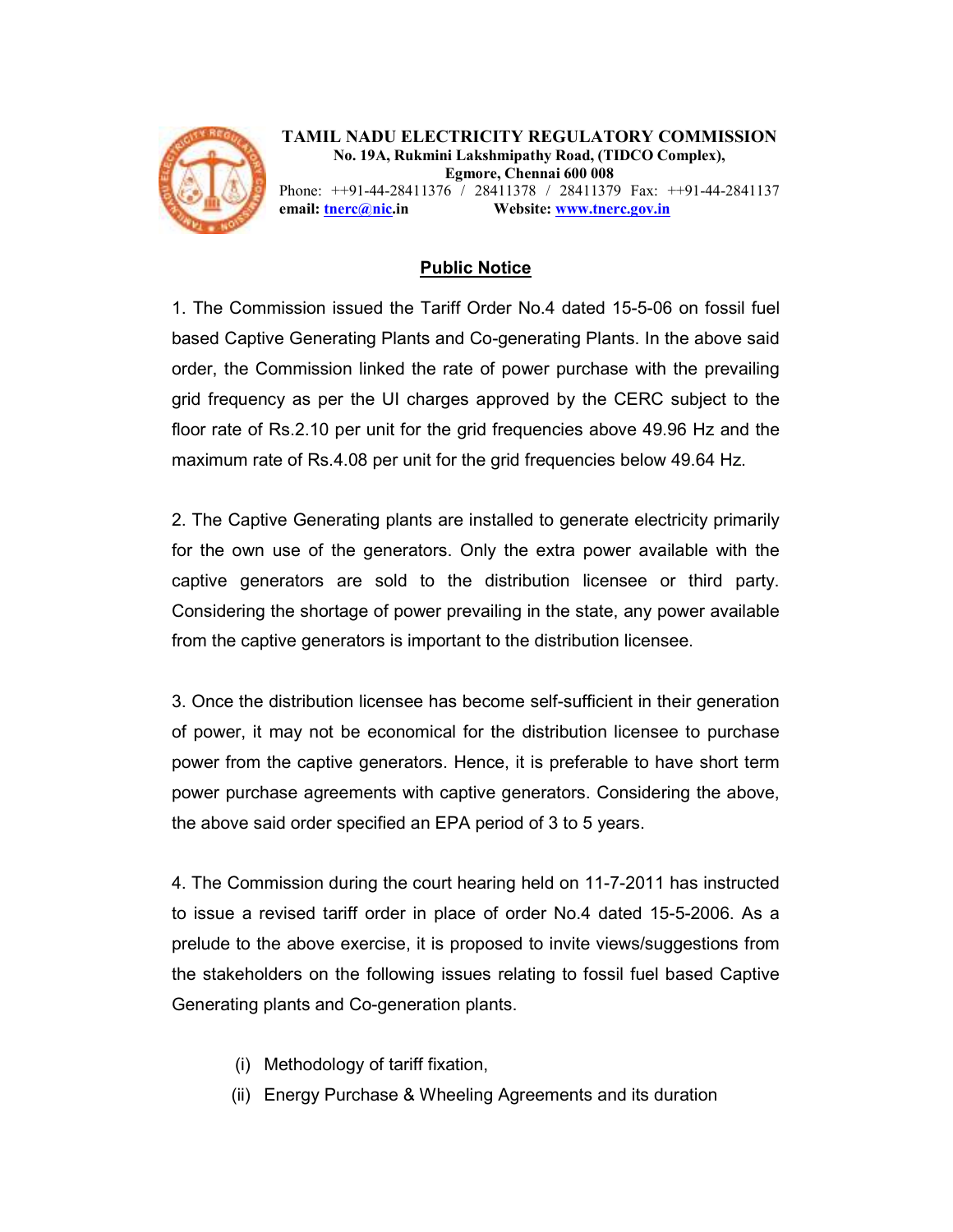- (iii) Metering and Communication
- (iv) Power Evacuation
- (v) Transmission and Wheeling Charges
- (vi) Cross subsidy surcharge
- (vii) Reactive power charges
- (viii) Grid availability charges
- (ix) Adjustment of generated energy for captive use
- (x) Open access transaction
- (xi) Scheduling and system operation charges
- (xii) Application and agreement fees
- (xiii) Billing and payment
- (xiv) Payment security and security deposit
- (xv) Implementation of ABT mechanism
- (xvi) Any other issues

5. The stakeholders are requested to refer the order No.4 dated 15-5-2006 which is available in the Commission's website www.tnerc.gov.in. Views/suggestions are also invited from the stake holders on the following specific issues which would have important bearings in the proposed revised tariff order.

i) Tariff Methodology - Considering the incongruent nature of the different CGPs/Co-generation plants in the state, the Commission adopted frequency linked real time tariff in the existing tariff order as per section 6 (3) of Tariff Policy. Due to stringent measures and by the CERC in its UI regulations /orders and frequency band (49.5 Hz – 50.2 Hz) and in the Indian Electricity Grid Code, the average frequency of the grid has increased considerably in the recent years. Since frequency linked tariff has been adopted for the CGPs/Co-generation plants in the state, the average realization of the CGPs also would have come down in the recent years. Hence, suggestions are invited on whether the existing frequency linked tariff has to be followed or a suitable alternative methodology has to be adopted to determine the tariff for CGPs/Co-generation power plants in the next tariff order. If a generic tariff is